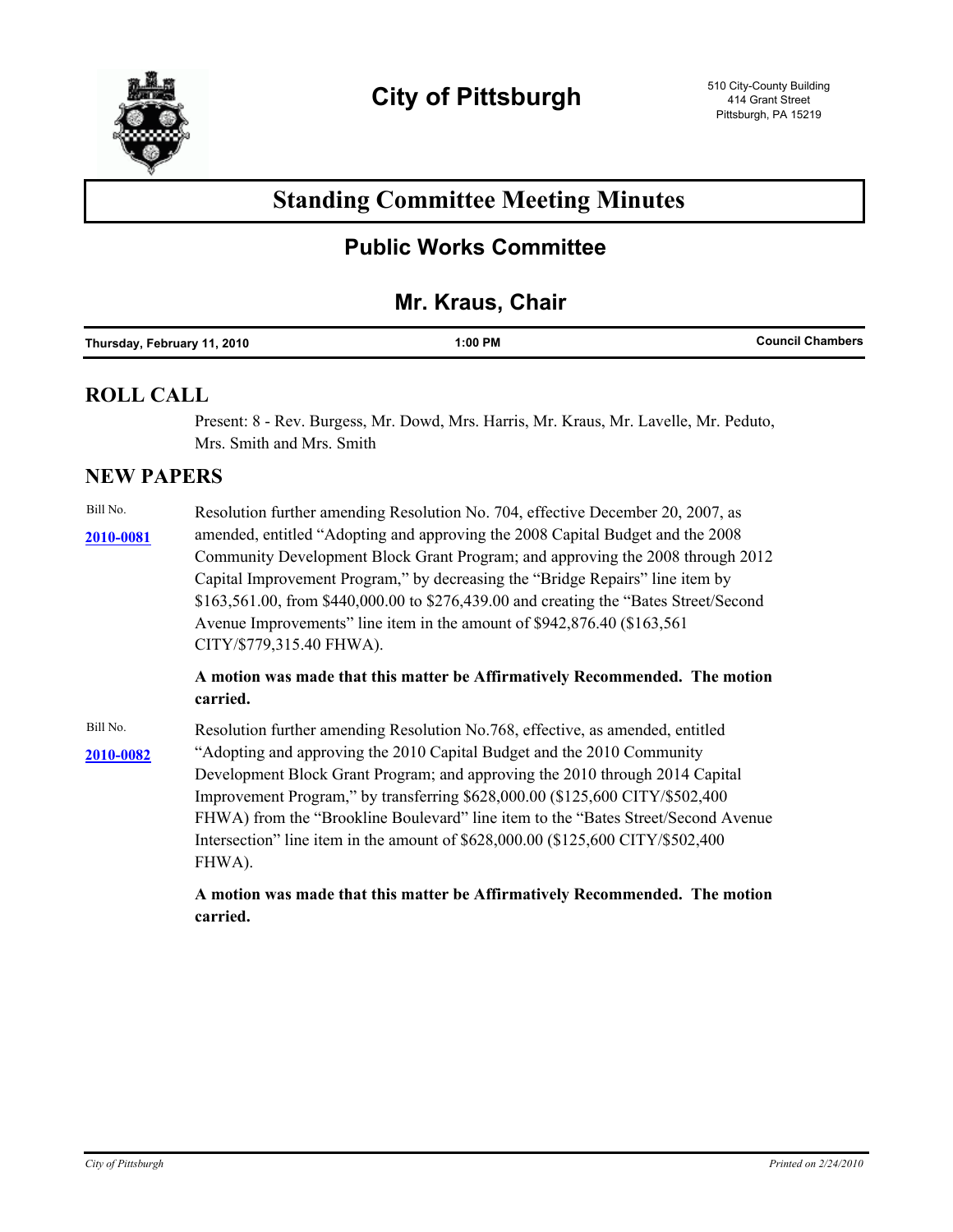| Bill No.<br>2010-0083 | Resolution providing for a Contract or Contracts, or use of existing Contracts, providing<br>for an Agreement or Agreements, or use of existing Agreements, and providing for the<br>design, repairs, maintenance, improvements, emergencies and/or the purchase of<br>materials and supplies in connection with the construction of a new pedestrian bridge to<br>replace the current trail bridge and to improve the intersection of Bates Street and<br>Second Avenue; including Construction Management Services; providing for a<br>Reimbursement Agreement or Agreements with the Commonwealth of Pennsylvania,<br>Department of Transportation; and providing for the payment of the costs thereof. Cost<br>not to exceed \$2,533,601.40. |
|-----------------------|--------------------------------------------------------------------------------------------------------------------------------------------------------------------------------------------------------------------------------------------------------------------------------------------------------------------------------------------------------------------------------------------------------------------------------------------------------------------------------------------------------------------------------------------------------------------------------------------------------------------------------------------------------------------------------------------------------------------------------------------------|
|                       | A motion was made that this matter be Affirmatively Recommended. The motion<br>carried.                                                                                                                                                                                                                                                                                                                                                                                                                                                                                                                                                                                                                                                          |
| Bill No.<br>2010-0084 | Resolution providing for a Contract or Contracts or for the use of existing Contracts,<br>providing for an Agreement or Agreements or for the use of existing Agreements, and<br>providing for the design, repairs, maintenance, improvements, emergencies and/or the<br>purchase of materials and supplies in connection with the Bridge Repairs program; and<br>further providing for the payment of the cost thereof. Cost not to exceed \$400,000.00.                                                                                                                                                                                                                                                                                        |
|                       | A motion was made that this matter be Affirmatively Recommended. The motion<br>carried.                                                                                                                                                                                                                                                                                                                                                                                                                                                                                                                                                                                                                                                          |
| Bill No.<br>2010-0085 | Resolution providing for an Agreement or Agreements, or the use of existing<br>Agreements; providing for a Contract or Contracts, or the use of existing Contracts for<br>Construction Management and Construction Inspection Services on various City<br>projects; and further providing for a Reimbursement Agreement with the<br>Commonwealth of Pennsylvania, Department of Transportation, and providing for the<br>payment of the costs thereof. Cost not to exceed \$100,000.00.                                                                                                                                                                                                                                                          |
|                       | A motion was made that this matter be Affirmatively Recommended. The motion<br>carried.                                                                                                                                                                                                                                                                                                                                                                                                                                                                                                                                                                                                                                                          |
| Bill No.<br>2010-0086 | Resolution providing for a Contract or Contracts or for the use of existing Contracts,<br>providing for an Agreement or Agreements or for the use of existing Agreements, and<br>providing for the design, repairs, maintenance, improvements, emergencies and/or the<br>purchase of materials and supplies in connection with Neighborhood Street<br>Improvements; and further providing for the payment of the costs thereof. Cost not to<br>exceed \$500,000.00.                                                                                                                                                                                                                                                                              |
|                       | A motion was made that this matter be Affirmatively Recommended. The motion<br>carried.                                                                                                                                                                                                                                                                                                                                                                                                                                                                                                                                                                                                                                                          |
| Bill No.<br>2010-0087 | Resolution providing for an Agreement or Agreements, or the use of existing<br>Agreements, with a Consultant or Consultants, for Architectural Engineering Services<br>in connection with various City projects; and further providing for the payment of the<br>costs thereof. Cost not to exceed \$300,000.00.                                                                                                                                                                                                                                                                                                                                                                                                                                 |
|                       | A motion was made that this matter be Affirmatively Recommended. The motion<br>carried.                                                                                                                                                                                                                                                                                                                                                                                                                                                                                                                                                                                                                                                          |